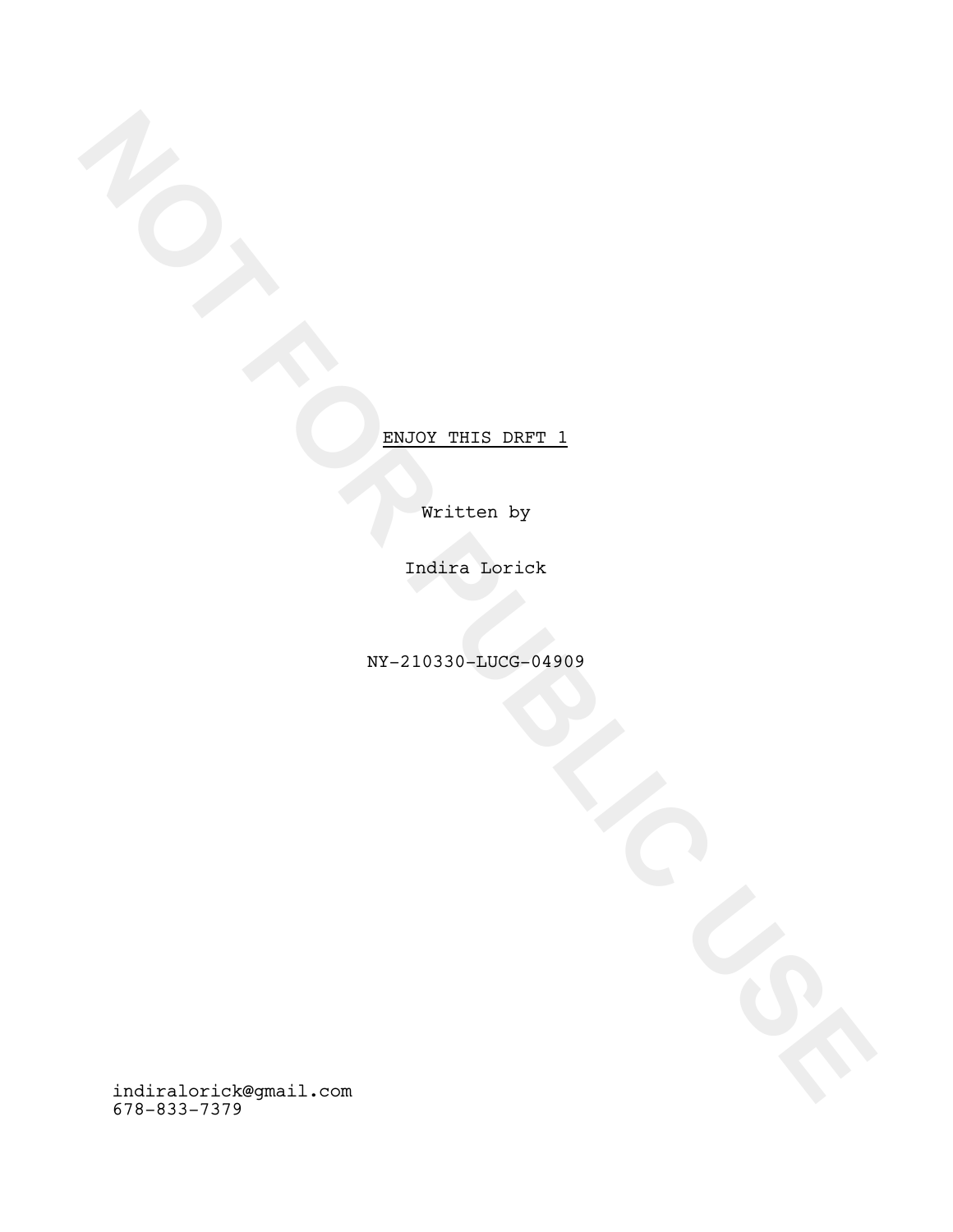# INT. OFFICE CUBICLE - DAY

DWAYNE approaches the desk of MARTIN and engages him in an uncomfortable stare.

# MARTIN

(uneasy) Can I help--(you?)

### DWAYNE

NOTE: CIRCITE INTERNATIONAL CONTENT CONTENT CONTENT CONTENT CONTENT CARRIED STATES (NOTE) We are the one of the mass of the state of the state of the state of the state of the state of the state of the state of the state o Martin Robert, a man with two first names who somehow was appointed BoreTech's newest Supplies Manager. You must be pretty pleased with yourself. I must admit, you're not at all what I picture when I think of a man worthy of such a prestigious position.

#### MARTIN

Is that right? And what kind of man do you imagine?

#### DWAYNE

Enough about me. I ventured over to this, the inferior side of the office, for one thing and one thing only. Answers. I hear you use our precious binder clips for non-work related cat errands.

# MARTIN

Well, that's just not true.

# DWAYNE

(confident) Then why'd I just say it?

MARTIN

I don't know, it seems like you were just trying to throw me under the bus.

DWAYNE Throw you under the bus? What a novel idea.

He smiles, eyes glaze over, as he relishes the thought.

MARTIN

Dwayne?

DWAYNE<br>Enjoy your party, Martin Robert. Enjoy it while it lasts. Power is a fickle mistress.